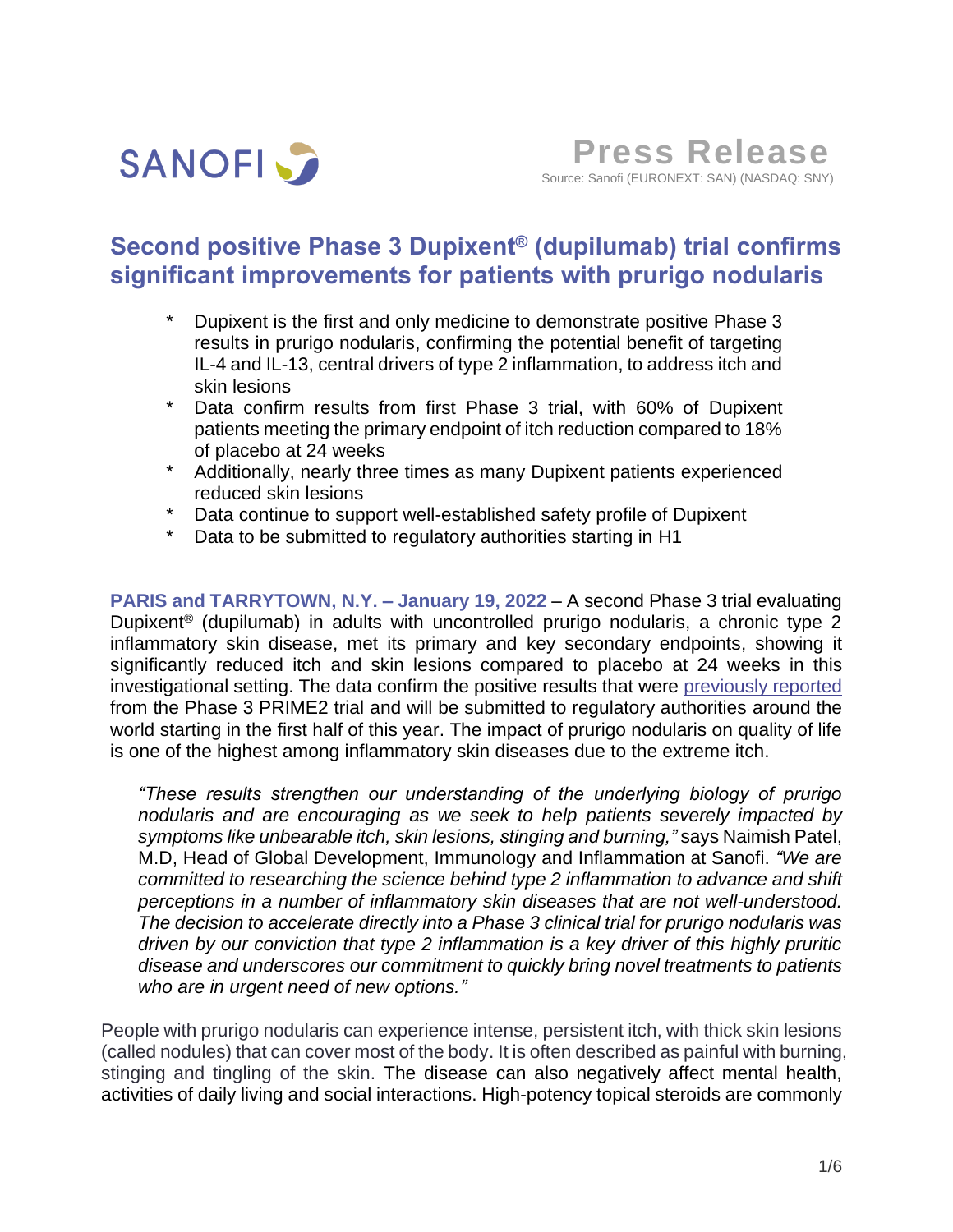prescribed but are associated with safety risks if used long-term. There are approximately 75,000 people in the U.S. who are unable to control their disease with topical steroids and otherwise do not have an approved treatment option.

*"Prurigo nodularis is a highly burdensome disease involving dozens, if not hundreds of incessantly itchy and burning skin lesions, and the potential for complications such as skin infections,"* said George D. Yancopoulos, M.D., Ph.D., President and Chief Scientific Officer at Regeneron. *"The results of this trial once again show that Dupixent is able to significantly address the hallmark symptoms of this disease while maintaining a consistent safety profile, including a numerically lower rate of skin infections. We are encouraged by the progress of our extensive Dupixent development program that continually reinforces IL-4 and IL-13 as key drivers of the type 2 inflammation underlying a number of diseases, including dermatological diseases such as prurigo nodularis and atopic dermatitis, respiratory diseases such as asthma and CRSwNP, and gastrointestinal diseases such as eosinophilic esophagitis."*

In the Phase 3 PRIME trial, topline results comparing Dupixent (n=75) to placebo (n=76) showed at week 24:

- More than three times as many Dupixent patients experienced a clinically meaningful reduction in itch from baseline, the primary endpoint: 60% of Dupixent patients compared to 18% of placebo patients (p <0.0001).
- Nearly three times as many Dupixent patients achieved clear or almost clear skin, a secondary endpoint: 48% of Dupixent patients compared to 18% of placebo patients ( $p= 0.0004$ ).
- Dupixent patients experienced significantly greater improvements in measures of overall health-related quality of life, skin pain, and symptoms of anxiety and depression.

The safety results of the trial were consistent what was observed in PRIME2 and were also generally consistent with the known safety profile of Dupixent in its approved indications. For the 24-week treatment period, overall rates of treatment-emergent adverse events were 71% for Dupixent and 63% for placebo. Adverse events most commonly observed with Dupixent included nasopharyngitis (5% Dupixent, 4% placebo) and headache (5% Dupixent, 5% placebo). Additionally, 0% of Dupixent patients and 4% of placebo patients discontinued treatment due to adverse events prior to week 24. Consistent with published literature for the atopic dermatitis trials, numerically lower rates of skin infections were seen with Dupixent in this trial (4% Dupixent, 9% placebo).

Detailed results from this trial will be presented at an upcoming medical congress. The potential use of Dupixent in prurigo nodularis is currently under clinical development and the safety and efficacy have not been fully evaluated by any regulatory authority.

# **About the Trial**

PRIME, part of the LIBERTY-PN PRIME clinical program, is a randomized, Phase 3, double-blind, placebo-controlled trial that evaluated the efficacy and safety of Dupixent in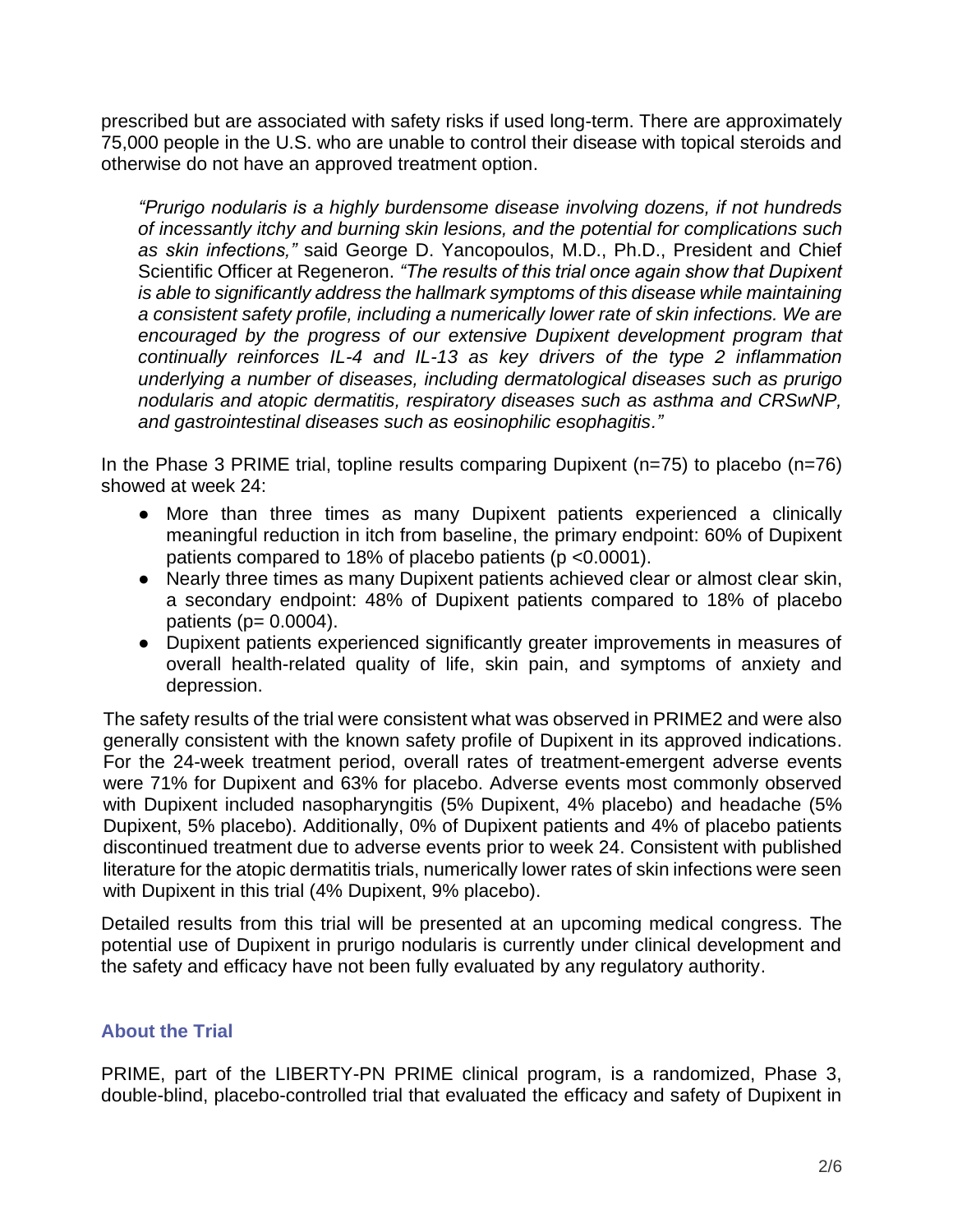151 adults with prurigo nodularis inadequately controlled with topical prescription therapies or with whom those therapies were not advisable. During the 24-week treatment period, patients received Dupixent or placebo every two weeks with or without topical treatments (low- or medium-dose topical corticosteroids or topical calcineurin inhibitors were continued if patients were using these treatments at randomization).

The primary endpoint evaluated the proportion of patients with clinically meaningful improvement in itch at 24 weeks (measured by a ≥4-point reduction in Worst-Itch Numeric Rating Scale [WI-NRS] of 0-10). A key secondary endpoint was the proportion of patients with clear or almost clear skin at 24 weeks (measured by a score of 0 or 1 on the Investigator's Global Assessment PN-Stage [IGA PN-S] 0-4 scale).

# **About Dupixent**

Dupixent is a fully human monoclonal antibody that inhibits the signaling of the interleukin-4 (IL-4) and interleukin-13 (IL-13) pathways and is not an immunosuppressant. IL-4 and IL-13 are key and central drivers of the type 2 inflammation that plays a major role in atopic dermatitis, asthma and chronic rhinosinusitis with nasal polyposis (CRSwNP).

Dupixent is currently approved in the U.S., Europe, Japan and other countries around the world for use in specific patients with moderate-to-severe atopic dermatitis, as well as certain patients with asthma or CRSwNP in different age populations. Dupixent is also approved in one or more of these indications in more than 60 countries around the world, and more than 350,000 patients have been treated globally.

# **Dupilumab Development Program**

Dupilumab is being jointly developed by Sanofi and Regeneron under a global collaboration agreement. To date, dupilumab has been studied across 60 clinical trials involving more than 10,000 patients with various chronic diseases driven in part by type 2 inflammation.

In addition to the currently approved indications, Sanofi and Regeneron are studying dupilumab in a broad range of diseases driven by type 2 inflammation or other allergic processes, including prurigo nodularis (Phase 3), chronic obstructive pulmonary disease with evidence of type 2 inflammation (Phase 3), pediatric atopic dermatitis (6 months to 5 years of age (Phase 3), eosinophilic esophagitis (Phase 3), bullous pemphigoid (Phase 3), chronic spontaneous urticaria (Phase 3), chronic inducible urticaria-cold (Phase 3), chronic rhinosinusitis without nasal polyposis (Phase 3), allergic fungal rhinosinusitis (Phase 3), allergic bronchopulmonary aspergillosis (Phase 3) and peanut allergy (Phase 2). These potential uses of dupilumab are currently under clinical investigation, and the safety and efficacy in these conditions have not been fully evaluated by any regulatory authority.

## **About Regeneron**

Regeneron (NASDAQ: REGN) is a leading biotechnology company that invents life-transforming medicines for people with serious diseases. Founded and led for over 30 years by physician-scientists, our unique ability to repeatedly and consistently translate science into medicine has led to nine FDA-approved treatments and numerous product candidates in development, almost all of which were homegrown in our laboratories. Our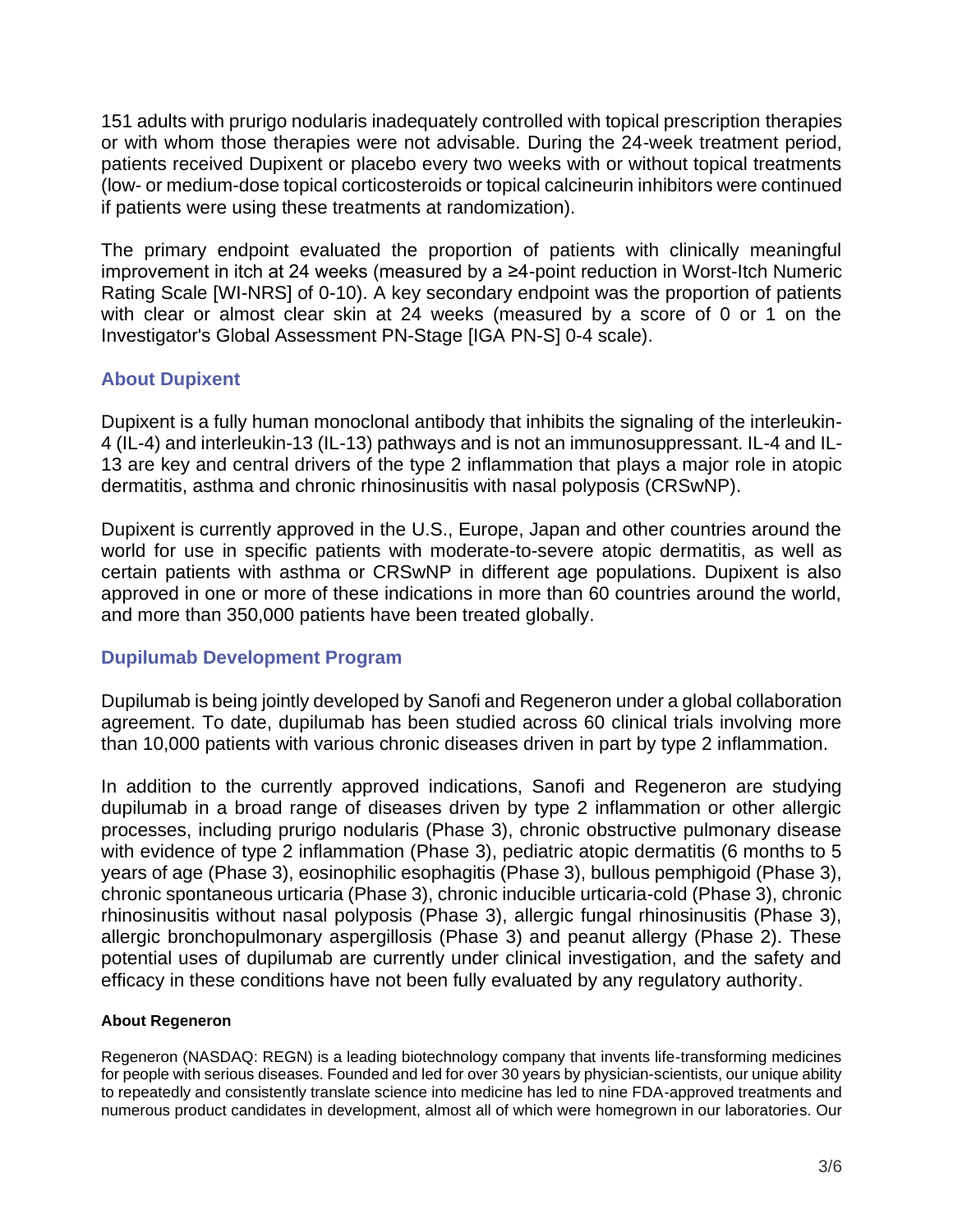medicines and pipeline are designed to help patients with eye diseases, allergic and inflammatory diseases, cancer, cardiovascular and metabolic diseases, pain, hematologic conditions, infectious diseases and rare diseases.

Regeneron is accelerating and improving the traditional drug development process through our proprietary *VelociSuite®* technologies, such as *VelocImmune®*, which uses unique genetically humanized mice to produce optimized fully human antibodies and bispecific antibodies, and through ambitious research initiatives such as the Regeneron Genetics Center, which is conducting one of the largest genetics sequencing efforts in the world.

For additional information about the company, please visit [www.regeneron.com](http://www.regeneron.com/) or follow @Regeneron on Twitter.

### **About Sanofi**

Sanofi is dedicated to supporting people through their health challenges. We are a global biopharmaceutical company focused on human health. We prevent illness with vaccines, provide innovative treatments to fight pain and ease suffering. We stand by the few who suffer from rare diseases and the millions with long-term chronic conditions.

With more than 100,000 people in 100 countries, Sanofi is transforming scientific innovation into healthcare solutions around the globe.

**Sanofi Media Relations Contact** Sally Bain Tel: +1 (781) 264-1091 Sally.Bain@sanofi.com

**Regeneron Media Relations Contact** Hannah Kwagh Tel: +1 (914) 847-6314 [hannah.kwagh@regeneron.com](mailto:sharon.chen@regeneron.com)

**Investor Relations Contacts Paris** Eva Schaefer-Jansen

Arnaud Delepine Nathalie Pham

**Investor Relations Contact North America** Felix Lauscher

Tel.: +33 (0)1 53 77 45 45 [investor.relations@sanofi.com](mailto:investor.relations@sanofi.com) <https://www.sanofi.com/en/investors/contact>

**Regeneron Investor Relations** Vesna Tosic Tel: +1 (914) 847-5443 [Vesna.Tosic@regeneron.com](mailto:Vesna.Tosic@regeneron.com)

#### *Sanofi Forward-Looking Statements*

*This press release contains forward-looking statements as defined in the Private Securities Litigation Reform Act of 1995, as amended. Forward-looking statements are statements that are not historical facts. These statements include projections and estimates and their underlying assumptions, statements regarding plans, objectives, intentions and*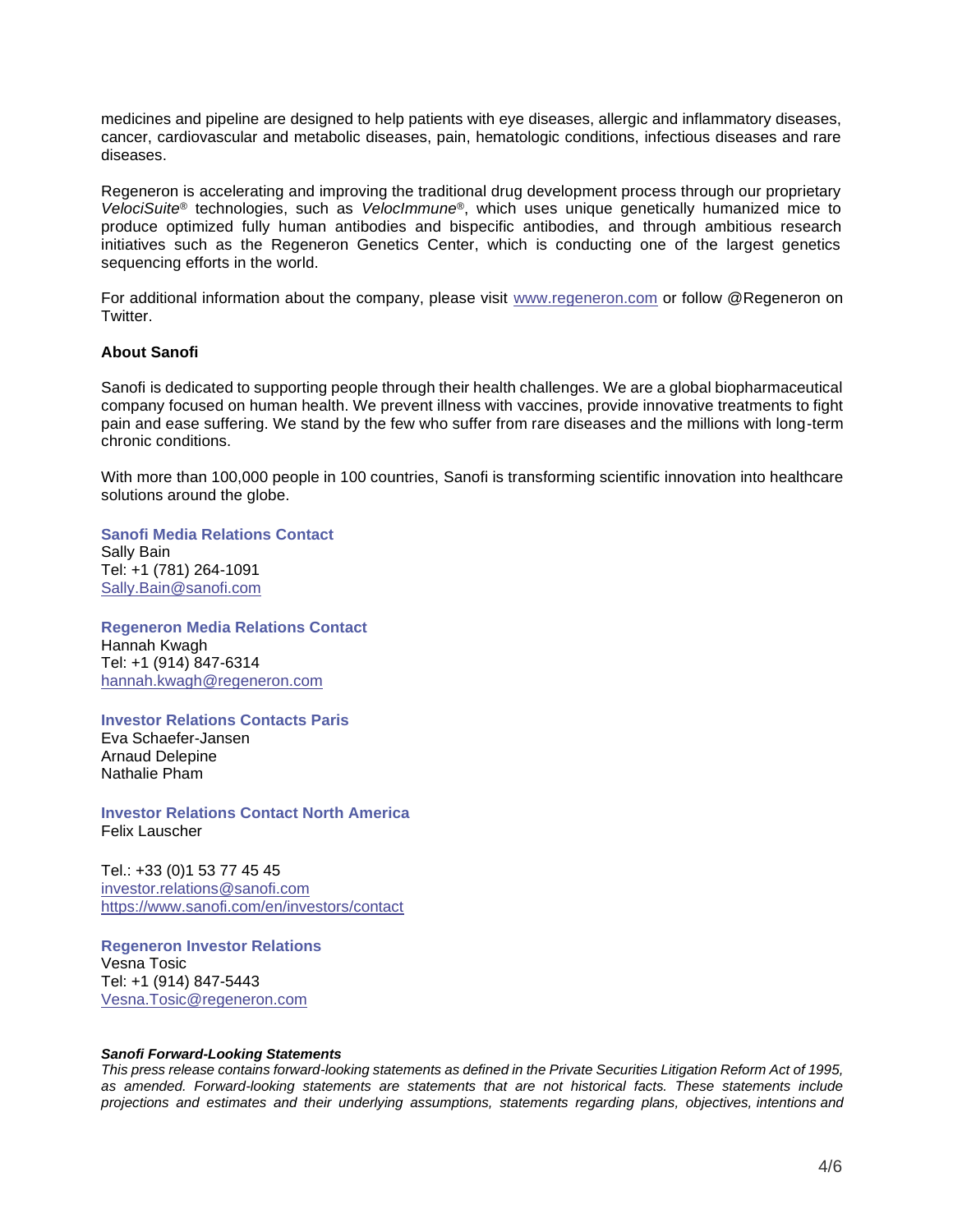*expectations with respect to future financial results, events, operations, services, product development and potential, and statements regarding future performance. Forward-looking statements are generally identified by the words "expects", "anticipates", "believes", "intends", "estimates", "plans" and similar expressions. Although Sanofi's management believes that the expectations reflected in such forward-looking statements are reasonable, investors are cautioned that forwardlooking information and statements are subject to various risks and uncertainties, many of which are difficult to predict and generally beyond the control of Sanofi, that could cause actual results and developments to differ materially from*  those expressed in, or implied or projected by, the forward-looking information and statements. These risks and *uncertainties include among other things, the uncertainties inherent in research and development, future clinical data and*  analysis, including post marketing, decisions by regulatory authorities, such as the FDA or the EMA, regarding whether and when to approve any drug, device or biological application that may be filed for any such product candidates as well *as their decisions regarding labelling and other matters that could affect the availability or commercial potential of such product candidates, the fact that product candidates if approved may not be commercially successful, the future approval and commercial success of therapeutic alternatives, Sanofi's ability to benefit from external growth opportunities, to complete related transactions and/or obtain regulatory clearances, risks associated with intellectual property and any related pending or future litigation and the ultimate outcome of such litigation, trends in exchange rates and prevailing interest rates, volatile economic and market conditions, cost containment initiatives and subsequent changes thereto, and the impact that COVID-19 will have on us, our customers, suppliers, vendors, and other business partners, and the*  financial condition of any one of them, as well as on our employees and on the global economy as a whole. Any material *effect of COVID-19 on any of the foregoing could also adversely impact us. This situation is changing rapidly, and additional impacts may arise of which we are not currently aware and may exacerbate other previously identified risks. The risks and uncertainties also include the uncertainties discussed or identified in the public filings with the SEC and the AMF made by Sanofi, including those listed under "Risk Factors" and "Cautionary Statement Regarding Forward-Looking Statements" in Sanofi's annual report on Form 20-F for the year ended December 31, 2020. Other than as required by applicable law, Sanofi does not undertake any obligation to update or revise any forward-looking information or statements.*

#### *Regeneron Forward-Looking Statements and Use of Digital Media*

*This press release includes forward-looking statements that involve risks and uncertainties relating to future events and the future performance of Regeneron Pharmaceuticals, Inc. ("Regeneron" or the "Company"), and actual events or results may differ materially from these forward-looking statements. Words such as "anticipate," "expect," "intend," "plan," "believe," "seek," "estimate," variations of such words, and similar expressions are intended to identify such forwardlooking statements, although not all forward-looking statements contain these identifying words. These statements concern, and these risks and uncertainties include, among others, the impact of SARS-CoV-2 (the virus that has caused the COVID-19 pandemic) on Regeneron's business and its employees, collaborators, and suppliers and other third parties on which Regeneron relies, Regeneron's and its collaborators' ability to continue to conduct research and clinical programs, Regeneron's ability to manage its supply chain, net product sales of products marketed or otherwise commercialized by Regeneron and/or its collaborators or licensees (collectively, "Regeneron's Products"), and the global economy; the nature, timing, and possible success and therapeutic applications of Regeneron's Products and product candidates being developed by Regeneron and/or its collaborators or licensees (collectively, "Regeneron's Product Candidates") and research and clinical programs now underway or planned, including without limitation Dupixent® (dupilumab) for the treatment of prurigo nodularis; the likelihood, timing, and scope of possible regulatory approval and commercial launch of Regeneron's Product Candidates and new indications for Regeneron's Products, such as Dupixent for the treatment of prurigo nodularis, chronic obstructive pulmonary disease with evidence of type 2 inflammation, pediatric atopic dermatitis, eosinophilic esophagitis, bullous pemphigoid, chronic spontaneous urticaria, chronic inducible urticaria-cold, chronic rhinosinusitis without nasal polyposis, allergic fungal rhinosinusitis, allergic bronchopulmonary aspergillosis, peanut allergy, and other potential indications; uncertainty of the utilization, market acceptance, and commercial success of Regeneron's Products and Regeneron's Product Candidates and the impact of studies (whether conducted by Regeneron or others and whether mandated or voluntary), including the study discussed in this press*  release, on any of the foregoing or any potential regulatory approval of Regeneron's Products (such as Dupixent) and *Regeneron's Product Candidates; the ability of Regeneron's collaborators, licensees, suppliers, or other third parties (as applicable) to perform manufacturing, filling, finishing, packaging, labeling, distribution, and other steps related to Regeneron's Products and Regeneron's Product Candidates; the ability of Regeneron to manage supply chains for multiple products and product candidates; safety issues resulting from the administration of Regeneron's Products (such as Dupixent) and Regeneron's Product Candidates in patients, including serious complications or side effects in connection with the use of Regeneron's Products and Regeneron's Product Candidates in clinical trials; determinations by regulatory and administrative governmental authorities which may delay or restrict Regeneron's ability to continue to develop or commercialize Regeneron's Products and Regeneron's Product Candidates, including without limitation Dupixent; ongoing regulatory obligations and oversight impacting Regeneron's Products, research and clinical programs, and business, including those relating to patient privacy; the availability and extent of reimbursement of Regeneron's Products from third-party payers, including private payer healthcare and insurance programs, health maintenance organizations, pharmacy benefit management companies, and government programs such as Medicare and Medicaid; coverage and reimbursement determinations by such payers and new policies and procedures adopted by such payers;*